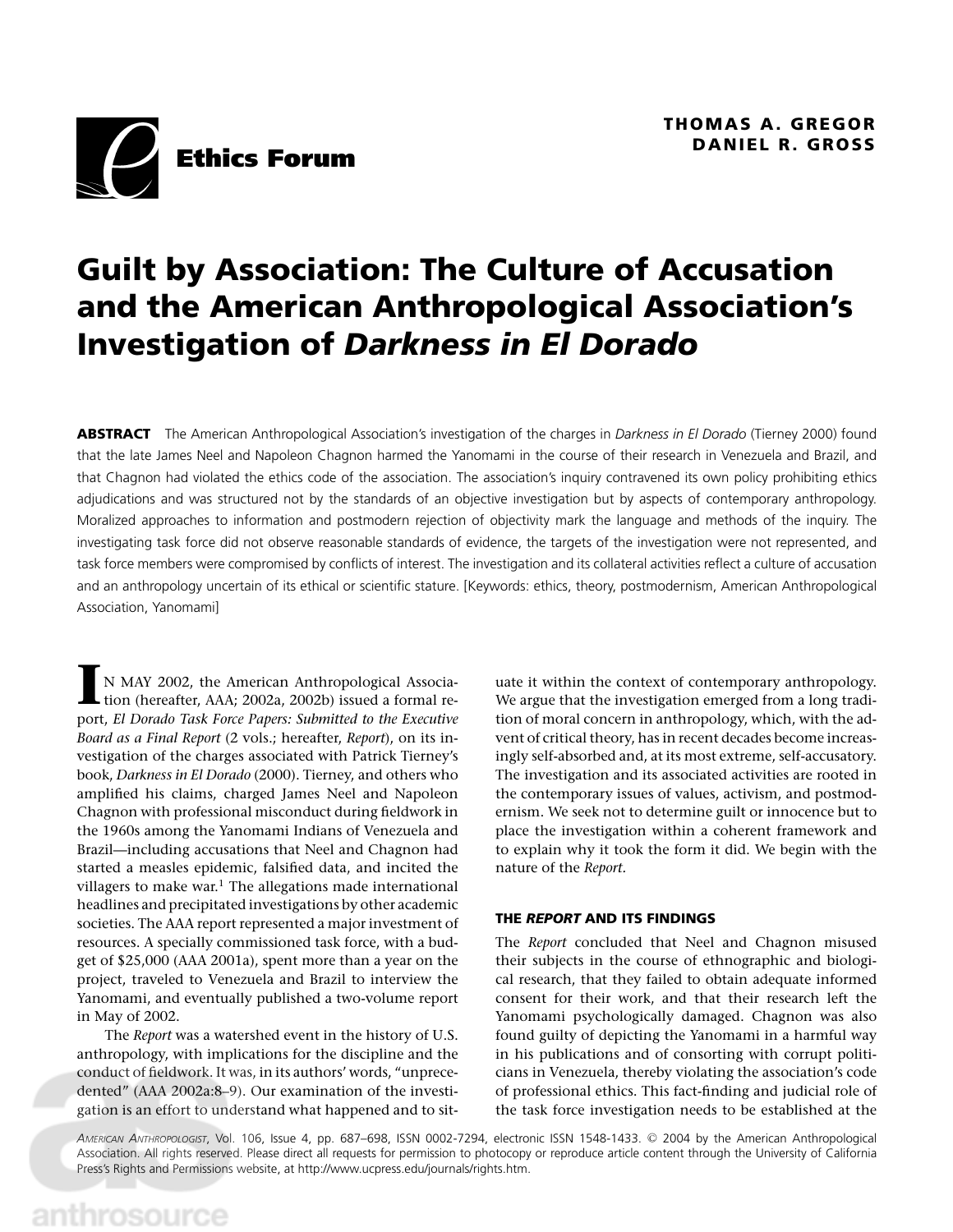outset, because it is prohibited by the ethics code: "The American Anthropological Association (AAA) does not adjudicate claims for unethical behavior" (AAA 1998). This policy was adopted, in part, because of the association's selfacknowledged "inability ...to carry out a fair and legally defensible adjudication" (AAA 1995).

The executive board, AAA President Louise Lamphere, and the task force were aware of association policy. Lamphere later confirmed that the task force could not conduct "a formal investigation" because of its ethics code and so had to conduct an "inquiry" (Lamphere 2003:166). The task force wrote that the inquiry would be "addressed to the future of anthropology, not to its past...to look forward, directing our reflections on past practice toward establishing new dialogues in the profession about the refinement of anthropological practice" (AAA 2001b). But the task force could hardly look to the future without drawing judgments about the past and, inevitably, identifying perceived wrongs of specific individuals who were the targets of their investigation. Caught on the horns of a nearly impossible dilemma, the authors of the *Report* were alternately future oriented and judgmental. But whatever their uncertainties and the association's policies, their resulting *Report* includes the verdicts normally associated with ethics investigations. Consider the *Report*'s finding regarding Chagnon's relationship to a Venezuelan foundation:

Chagnon's involvement in FUNDAFACI was unacceptable on both ethical and professional grounds ...the Task Force believes that a charge of breach of ethics is proper under the AAA Principles of Professional Responsibility, the code of ethics then in effect....It would also constitute a breach of the current Code of Ethics, which states that "anthropologists must do everything in their power to ensure that their research does not harm the safety, dignity or privacy of the people with whom they work." [AAA 2002a:44]

These and other judgments are strong, unqualified, and professionally damaging verdicts. They mark the point at which the task force crossed a Rubicon and conducted a proscribed ethics adjudication that was incorrectly represented as an "inquiry." But the adjudication, even if without a legal mandate, could still have been conducted with reasonable safeguards in place, by ensuring that (1) the members of the task force were unbiased in fact and appearance, (2) the association separated the roles of those who brought charges from finders of fact, (3) the interests of the accused were represented, (4) there was ethical and legal supervision of the process, (5) the task force defined standards of evidence by which information was evaluated, and (6) the association built a firewall between the investigatory process and the sometimes defamatory discussion that ran parallel to the investigation in the discipline, the press, and the public at large.

However, these conditions were not present. The panelists were chosen in spite of conflicts of interest; they compromised their impartiality by disseminating prejudicial statements in the midst of the investigation; some of those who brought the charges also served as investigators and as authors of the *Report*; Neel and Chagnon were unrepresented; there was no visible supervision of the ethical integrity or legality of the process; there were no defined standards of evidence; and the association created public venues on the Internet and at its Annual Meeting for new and unsubstantiated accusations, including murder-by-hire.

How could all of this have occurred? How could the association sponsor and then embrace proceedings that had no legal authorization and lacked due process? This is the central question of our article.

#### **THE MORAL AND INTELLECTUAL CLIMATE OF THE INVESTIGATION**

#### *Values, Morality, and Judgment*

The investigation of *Darkness in El Dorado,* and the judgment of Neel and Chagnon, presupposed a moral community of anthropologists who were in accord on fundamental ethical issues. In fact, since its inception, anthropology has been intertwined with liberal social values and moral agendas. Among the more enduring trends are a rejection of racism, respect and support for indigenous peoples, cultural relativism, and social justice. These commitments, all of which are invoked in the *Report,* have been with us at least since the 19th century and remain with us today.

During the 1960s and 1970s, the moral engagement of the discipline intensified and took a surprising turn. Until this period, the ethical valence of U.S. anthropology inclined toward exposing the failings of the wider society: "its" racism, "its" ethnocentrism, and "its" oppression of class, race, and indigenous peoples. But now anthropology turned inward and began an extended self-critique whose dimensions were initially "primarily political in nature" (Marcus 2001:12878). Dell Hymes's 1972 edited book, *Reinventing Anthropology* (1999), was an early example of this genre. "The book," Hymes wrote, "is about a discipline open to ethical concern, human relevance, a clear connection between what is to be done and the interests of mankind" (1999:7). With chapters entitled "The Malaise of Anthropology," "Anthropology in Question," and "This is the Time for Radical Anthropology," *Reinventing Anthropology* underscored the purported ethical lapses and delicts of the discipline as traditionally practiced. In this and subsequent works (e.g., Weaver 1974), anthropology was seen to facilitate colonialism and other oppressive relationships (Asad 1973), to contribute to the abuse of indigenous peoples by romanticized descriptions of their cultures that failed to take account of their threatened status, and to permit racially and culturally alien outsiders to produce and market false, misleading, and even exploitative caricatures of other societies. James Clifford and George Marcus's influential volume, *Writing Culture: The Poetics and Politics of Ethnography* (1986), suggests that all ethnographies have a hidden moral dimension. Clifford notes that anthropologists' descriptions are, in an important sense, "coherent ethnographic fictions" (Clifford 1986:6). They are based on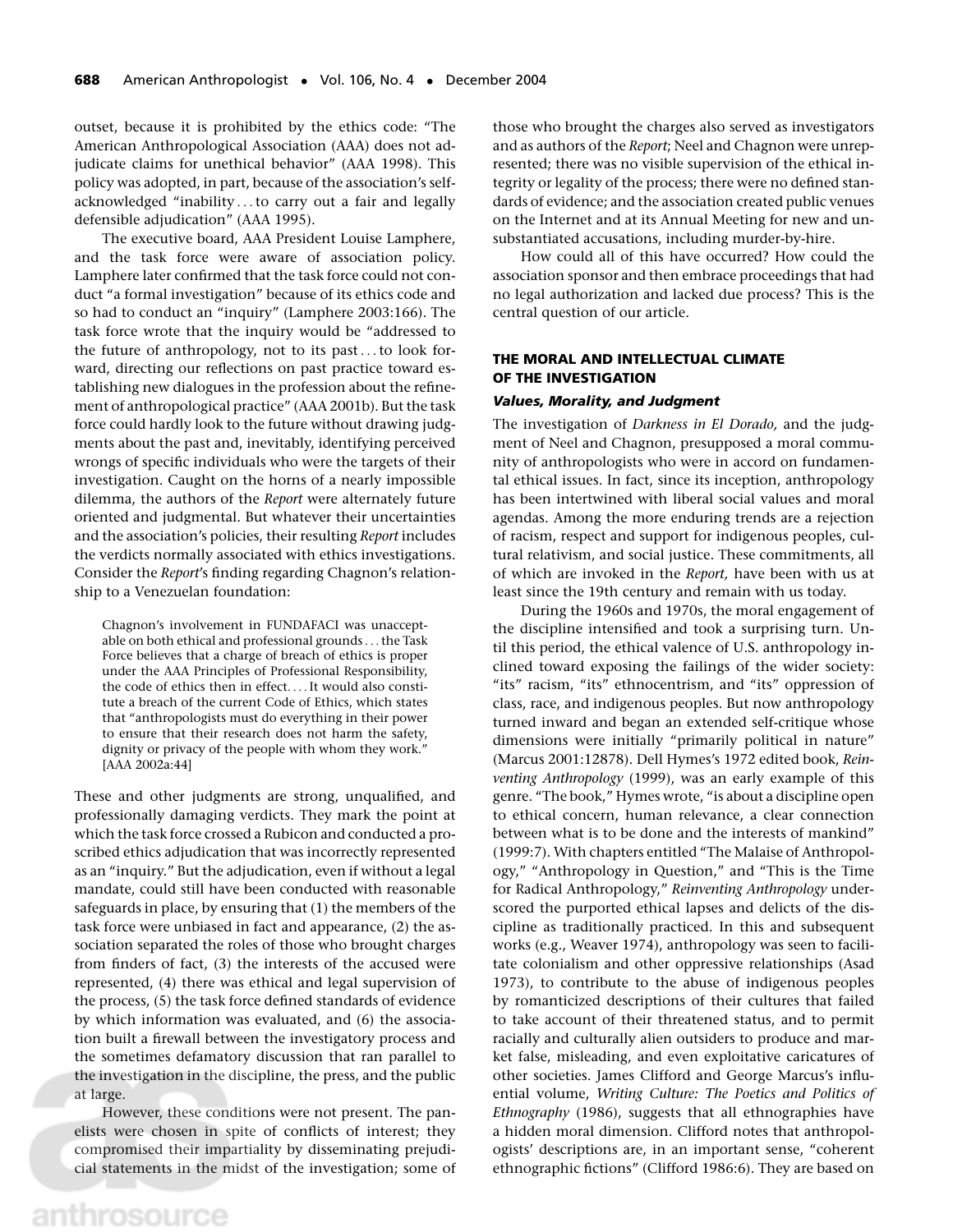inequality, made possible by "powerful 'lies' of exclusion and rhetoric," and, in the process, they impose their authority on their subjects (Clifford 1986:7; for related claims, see Fabian 1983).

The self-examination suggested by these and other authors struck a respondent cord among anthropologists and continues to do so today. There are some virtues to selfscrutiny, because it highlights the moral risks inherent in describing the lifeways of other peoples. Still, the criticism partly delegitimized the discipline and formed an enabling environment for ever less-nuanced judgments. Hence, for some, the practice of anthropology and its most fundamental concepts are dubious. Doing ethnography is morally suspect (Dwyer 1982). Apparently disinterested accounts are held not only to obscure their subjects but to have "constituted anyone who is not Western, white, male and middle class among the subordinate Others," thereby contributing to the "scientific creation, appropriation and exploitation of the peoples studied" (Downey and Rogers 1995:269–270). The concept of "culture" is suspect, in that it "makes these others seem simultaneously more coherent, self-contained and different from ourselves than they might be" (Abu-Lughod 1993:7), thereby making it possible to stereotype, denigrate, and oppress them. Generalizing is morally tainted, in that "as part of professional discourse of 'objectivity' and expertise, it is inevitably a language of power" (Abu-Lughod 1991:150–151). Anthropologists typically misuse this power "in their unconscious collusions with hegemonic interpretations of social reality fostered by powerful local interests" (Scheper-Hughes 1992:230). In "The Primacy of the Ethical," Nancy Scheper-Hughes offers a way out of the anthropologist's complicity: Become a "negative worker," practice "barefoot anthropology," and "disrupt expected academic roles and statuses" (1995:420).

No field of study has drawn more morally charged criticism than the area of work represented by Chagnon and Neel: sociobiology and evolutionary approaches to human behavior. In 1976, a motion introduced at the Annual Meeting called on the members to "condemn the 'new synthesis' of sociobiology as an attempt to justify genetically the sexist, racist and elitist status quo in human society" (Anthropology Newsletter 1976:7). After an impassioned debate, the motion was defeated. In 1983, the impulse to censor emerged victorious in another AAA resolution attacking *Science 83* (1983:114) for recommending Derek Freeman's *Margaret Mead and Samoa* (1983), a book that supported biological interpretations of behavior. The motion expressed "surprise" and "dismay" that *Science 83* would recommend a book "which has been consistently denounced by knowledgeable scholars as being poorly written, unscientific, irresponsible and misleading" (Anthropology Newsletter 1984: 4–5). This resolution passed, and the association conveyed the motion in a formal letter of censure to *Science 83.*

The issues that underlie the more radical attacks have not been so much scientific disagreement but "moral readings" of what had previously been regarded as reasonable fieldwork, data, or just language. Ullica Segerstrale's analysis of the sociobiology debate describes the technique:

In their analysis of their targets' texts, the critics used a method I call moral reading. The basic idea behind moral reading was to imagine the worst possible political consequences of a scientific claim. In this way, maximum moral guilt might be attributed to the perpetrator. [2000:206]

In the case at hand, for example, the *Report* (AAA 2002a:33) takes Chagnon to task for an article in *Science* on revenge warfare, in which he reports that "Approximately 30% of Yanomami adult male deaths are due to violence" (Chagnon 1988:985). Chagnon also states that Yanomami men who had taken part in violent acts fathered more children than those who had not. Such facts could, if construed in their worst possible light, be read as suggesting that the Yanomami are violent by nature and, therefore, undeserving of protection. This reading could give aid and comfort to the opponents of creating a Yanomami reservation. The *Report,* therefore, criticizes Chagnon for having jeopardized Yanomami land rights by publishing the *Science* article, although his research played no demonstrable role in the demarcation of Yanomami reservations in Venezuela and Brazil (see below and n. 12). As we examine the *Report,* we will find similar chains of logic by which anthropological research becomes, at the end of an associative thread, an act of misconduct.

Roy D'Andrade (1995), in a major position statement, "Moral Models in Anthropology," observes that moral criticism of anthropology and anthropologists, often intemperate and intolerant, is now commonplace, and the authors are not "some fringe group" but "established anthropologists" (D'Andrade 1995:399). The "moral correctives" they offer, although perhaps not as radical as those suggested by Scheper-Hughes, are often to denounce colleagues and their ideas.2 "The true enemy of society," writes D'Andrade, "turns out to be that guy in the office down the hall" (1995:408). Accusations are intimidating and have an influence disproportionate to their numbers. One measure of their impact is that they are no longer alien to us. They do not attract exceptional notice, they pass editors' scrutiny, and they appear in major journals. They form a climate of "denunciation and rage" (D'Andrade 1995:407 and a culture of accusation.

Before we move to the *Report* and its accusations, we must examine another intellectual trend within anthropology that had a significant role in structuring the investigation: the questioning of knowledge and objective truth.

#### *Objectivity, Truth, and Postmodernism*

During the 1950s and 1960s, anthropology seemed poised to carry the scientific paradigm of the discipline forward, producing empirical models of the development of society. With the emergence of critical theory in the 1970s, this consensus changed, especially in social and cultural anthropology, in which the impact of this new perspective was perhaps greater than other social sciences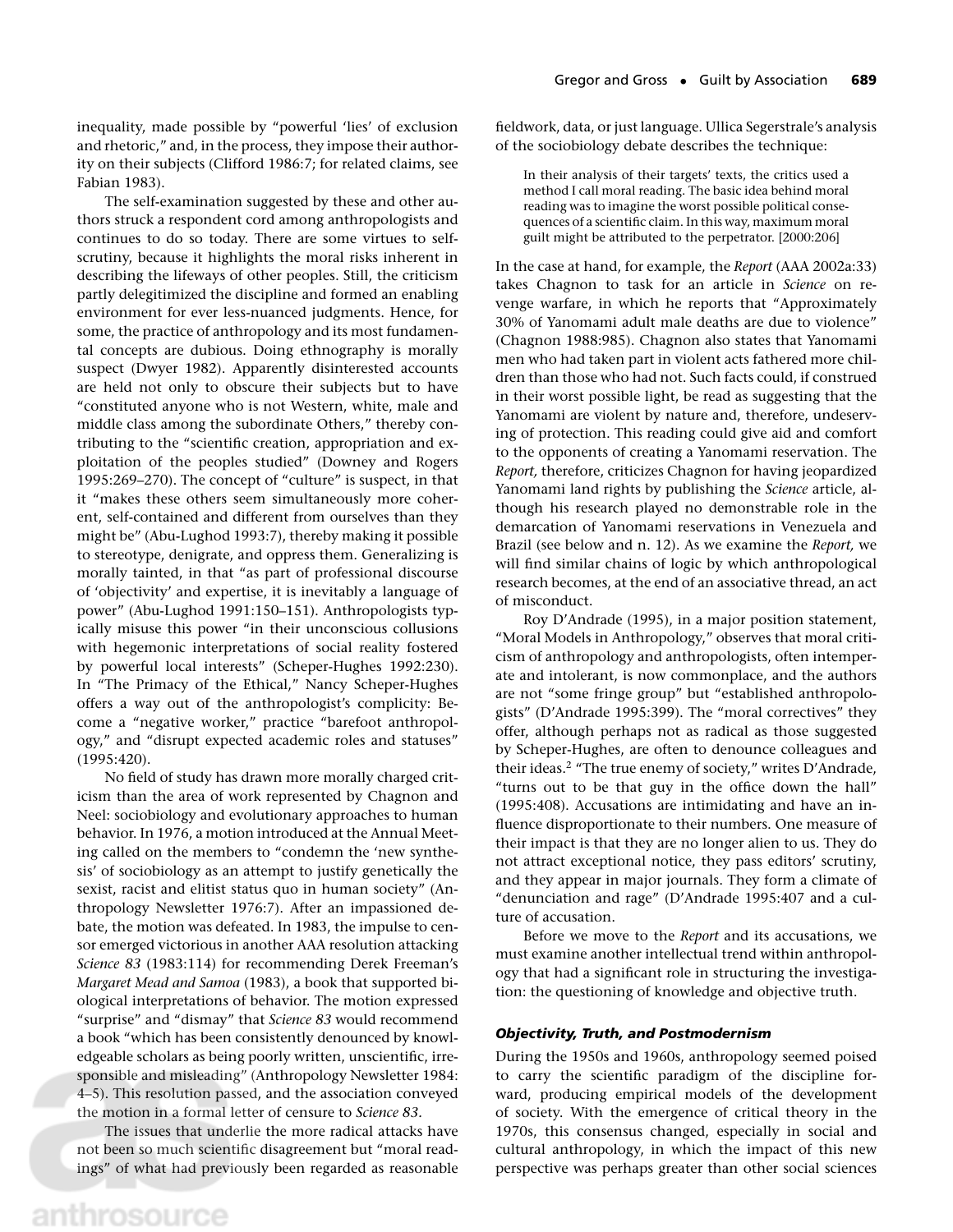(Marcus 2001:12877). Often referred to as "postmodernism," the movement affected anthropology and other disciplines and, as we shall show, framed the investigation of *Darkness in El Dorado.*

It is difficult to generalize about the postmodern movement, because it is such a diverse area of scholarship. The term itself is "unstable" and "defies definition" (Patton 2002). In general, *postmodernism* tends to reject objective modes of inquiry and to challenge foundational principles and ways of acquiring knowledge (Rorty 1979). It is especially critical of "modern" approaches, which legitimize knowledge by casting it within a "grand narrative" such as "science." Thus, science is not a universal narrative but, according to some scholars, a particularly Western one, with false claims to universality and objectivity: "The objectivity of science and medicine is always a phantom objectivity, a mask that conceals more than it reveals" (Scheper-Hughes 1992:29). Ethnology is particularly culpable in its claims to approach objective truth in that the ethnographic encounter is purportedly subjective. Following Stephen Tyler (1986:130), " 'objects,' 'facts,' 'descriptions,' 'inductions,' 'generalizations,' 'verification,' 'experiment,' 'truth,' and like concepts" are unattainable in anthropological accounts.

According to Pauline Rosenau, postmodern approaches "all challenge the methodological assumptions associated with rigorous, modern social science inquiry" and they require new standards for evaluating knowledge. These are "likely to be subjective in nature, including, for example, flexibility, sensitivity ... beauty, strength or force" (2001). Often, the key standard for evaluating knowledge is moral judgment, including the "negation of oppression, exploitation and domination" (Rosenau 2001). From this perspective, science, as the Western "grand narrative," may embody these harmful qualities. Hence, following the logic of the argument to its extreme, it is the "apologists for science" who have, in the main, brought with them suffering and oppression (Downey and Rogers 1995:269).

One may reach moral and aesthetic evaluations of knowledge through "reflection." Thus, "critical theories assert the subjectivity of knowable phenomena and propose 'reflection' as a valid category and method of discovery" (Scheper-Hughes 1992:229). "Reflection" and "reflexivity" variously refer to introspection and other forms of selfexamination. Like all forms of postmodern interpretation, it is "introspective, intersubjective and anti-objectivist, a form of individualized understanding" (Rosenau 2001).

#### *Engaged Anthropology*

If one accepts the logic of these critiques, what is left for anthropology as a scientific discipline? The answer is anthropology must be favored less as a theoretical science and more as a mode of social engagement and advocacy. Lamphere, who initiated the investigation as president of the AAA, illustrates this point in a recent retrospective review. She argues for "the vital importance and urgent need for an engaged anthropology" (2003:153) and suggests that the impersonal agenda of science should take second place to moral commitment. She notes that this has already occurred in the course of an "enormous transformation" as anthropology has moved away from the pursuit of exotica. Hence, "Those working with small indigenous populations are concerned with issues of land rights, health and education, rather than the finer points of kinship terminology or ritual behavior" (2003:157).

The members of the El Dorado Task Force were even more emphatic about engagement and advocacy, to the point that anthropologists who work in indigenous communities should no longer be the arbiters of what they investigate. When they do so on their own, they are "colonial" researchers. Even if the study population understands and consents to that research, it is still ethically insufficient. The *Report* is uncompromising on this point: "The El Dorado Task Force *insists* that the anthropology of indigenous peoples and related communities must move toward 'collaborative' models, in which anthropological research is not merely combined with advocacy, but inherently advocative" (AAA 2002a:45, emphasis added). Moreover, "All parties are equal partners in the enterprise, participating in the development of research design" (AAA 2002a:45–46). For the task force, anthropology must serve a moral agenda, and its position is that of advocacy.3

Our summary of moral engagement and postmodernism in contemporary anthropology leaves little space for their accomplishments. But whatever the merits of recent trends in anthropology, they incline the discipline toward subjectivity, moral judgment, and skepticism about the search for truth that, if left unfettered, can blur the line between the subject and object. These intellectual trends and the values they presuppose are debatable within civil academic discourse. But they conflict with a professional association's investigation of misconduct, which must invoke objectivity. Yet, as we shall show, the task force adopted both the language and methods of a moralized and postmodern anthropology as a blueprint for their inquiry.

# **THE BACKGROUND OF THE INVESTIGATION**

# *The Turner–Sponsel Memo*

In August of 2000, Terence Turner (Cornell University) and Leslie Sponsel (University of Hawai'i) sent an e-mail to the leadership of the AAA that became the catalyzing event for its investigation. The memo rapidly disseminated through the Internet and was reported in the world press. It informed the recipients of the imminent publication of Patrick Tierney's *Darkness in El Dorado* (2000) and warned of "an impending scandal that... in its scale, ramifications, and sheer criminality and corruption ... is unparalleled in the history of Anthropology" (Turner and Sponsel 2000). According to Turner and Sponsel's account of Tierney's book, Neel and Chagnon used a "virulent vaccine" among the Yanomami that "greatly exacerbated, and probably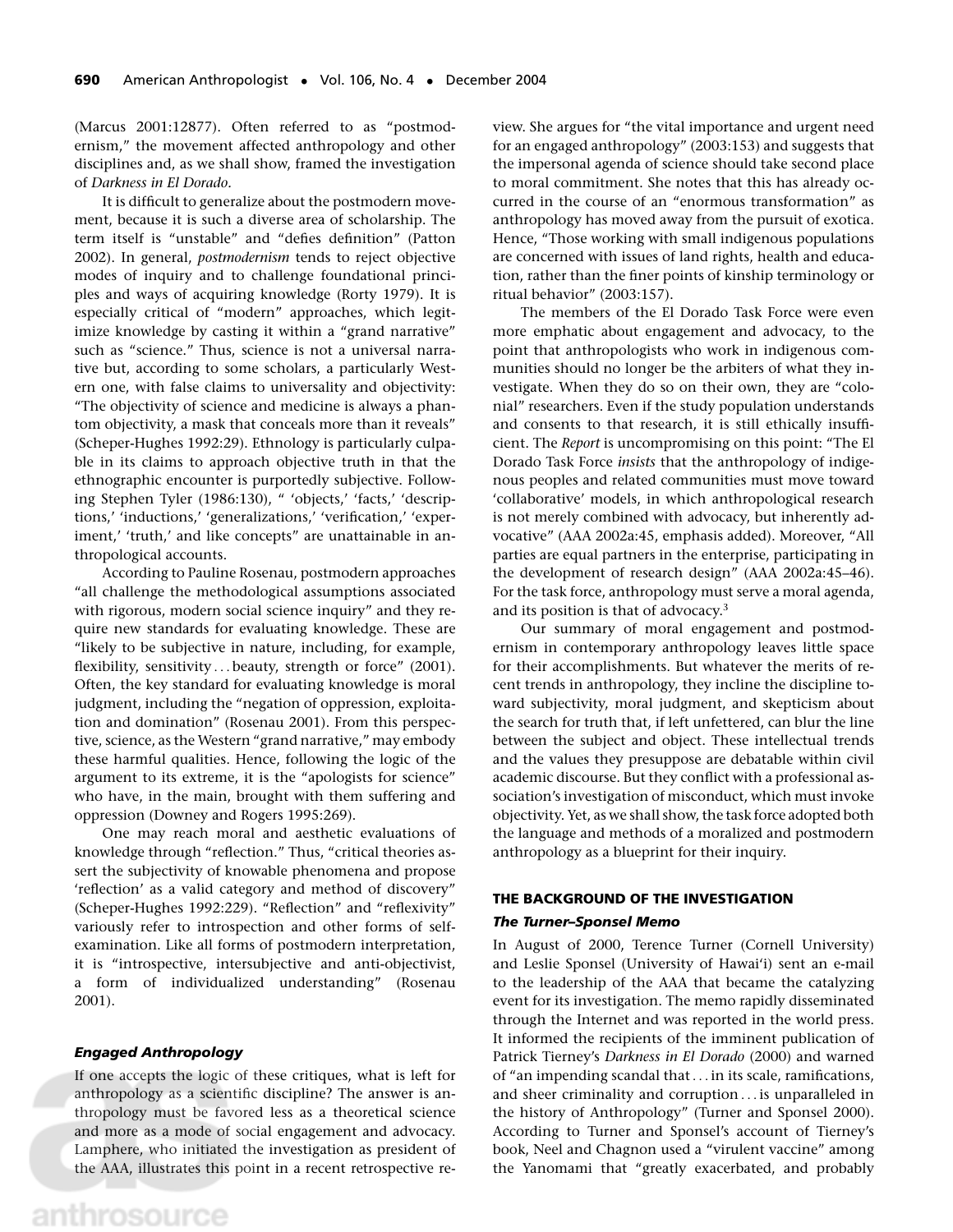started, the epidemic of measles that killed hundreds, perhaps thousands" (2000). Moreover, Turner and Sponsel indicated that they had done so as part of an experiment in sociobiology.

There are surely occasions when academic associations must police themselves and investigations are essential. Had the Tierney-Turner-Sponsel claims of murderous acts and atrocities withstood initial scrutiny, an investigation would have been essential, because the allegations struck at the ethical bedrock of the discipline. However, the claims of mass murder were quickly shown to be baseless (AAA 2002b:53). Far from starting a lethal epidemic, Neel and Chagnon struggled to control an outbreak of measles that had begun before they arrived in Venezuela, and they successfully vaccinated the villagers against the disease. The quick collapse of the allegations of genocidal acts, and the open participation of Turner and Sponsel in the controversy (both of whom had been in a long-standing feud with Chagnon and whose assistance Tierney acknowledges) suggested that *Darkness in El Dorado* was a suspect document. Given the prohibition against ethics adjudications, the association might well have decided not to conduct an investigation.

# *The Investigations of other Academic Societies into the Allegations*

Well before the AAA produced its report, other academic societies completed their own investigation of the charges. The National Academy of Sciences (NAS), the International Genetic Epidemiology Society (IGES), the American Society of Human Genetics (ASHG), and the Society for Visual Anthropology (SVA) all made inquiries and issued reports. Their inquiries were conducted with dispatch and they were focused on a limited number of significant issues. Each of these academic societies found the charges they examined to be without merit: "The ASHG inquiry finds these allegations to be gross misrepresentations and basically false" (ASHG 2001); the SVA concluded that it had "examined all of the Yanomamö films made by Asch and Chagnon and considers them to represent high ethical and professional standards" (2000); and the NAS determined that Tierney's book was "a grave disservice . . . to science itself" (2001). The IGES investigation was of special importance. It dealt directly with the issues connected with Neel and Chagnon's work in obtaining blood samples, which the task force would subsequently claim were ethically improper and harmed the Yanomami psychologically. The IGES concluded that the research was conducted with sensitivity to the Yanomami who were beneficiaries of the research, and that the society does "not find any evidence in support of the charge that Neel and his team had abused the then existing ethical guidelines during their conduct of research on the Yanomamö" (IGES 2001:23). We shall show that the AAA investigation was organized from different premises and produced different results.

#### **THE INVESTIGATION AND THE REPORT**

# *The Moral Mission, "Reflections," and the Rejection of "Evidence"*

The primary charge to the task force by the executive board was to conduct an inquiry into the allegations contained in *Darkness in El Dorado* (AAA 2002a:1.1). The task force, however, saw its investigation in broader moral terms:

*Darkness in El Dorado* has served anthropology well in that it has opened a space for reflection.... Both historically and today anthropology retains a central location in those relatively enduring regimes of knowledge and power which we can refer to in shorthand as the confrontation of Western elites with "others" whose presence requires classification, explanation, and incorporation into the systems of knowledge through which that power is in part constituted.... These regimes do more than merely shape anthropological practice; they make it possible. However, at the same time, it is possible to use anthropology to interrupt these very regimes, to expose their contradictions, and to open within them spaces within which new voices can be heard. By locating the work of our Task Force partly in the space of reflection, we hope to accomplish such an interruption. [AAA 2002a:9]

This guiding perspective fits the philosophical and socialactivist aims of a morally engaged and radical postmodern agenda, in which science, in general, and anthropology, in particular, are delegitimized and identified with oppressive power structures (Downey and Rogers 1995:269). The activist mission, together with the association's prohibition of the appearance of an adjudication, moved the task force to state: *"In no sense did we consider our work to be an 'investigation' "* (AAA 2002a:9, emphasis added). In its view, the task force conducted an "inquiry," which it defined as "reflection on the truth or falsity of allegations—and also of reflection of a moral and theoretical kind as well" (AAA 2002a:9). The task force regarded this distinction as crucial and did not use the word *investigation* to apply to task force activities throughout the hundreds of pages of materials (however, we refer to it as such).

Consistent with not conducting an investigation, the task force asserts that neither *"did we consider the materials that we developed to be 'evidence'* [rather] ... we present the various points of view that our interlocutors shared with us as important in their own right, as worthy of attention and reflection, *but not as 'evidence' revealing that some event did or did not occur"* (AAA 2002a:9, emphasis added). This perspective reflects a philosophical stance of postmodern scholarship, in which objective truth may be seen as unattainable and contingent. Thus, in presenting the crucial interviews with the Yanomami, the task force asserts that "we have accompanied all transcriptions with relevant contextual information, to ensure that the interviews are not considered 'evidentiary' of 'events' but rather of a 'point of view' " (AAA 2002a:12).

The association follows the implications of not having conducted an investigation or collected evidence to conclude that it did not intend to charge anyone with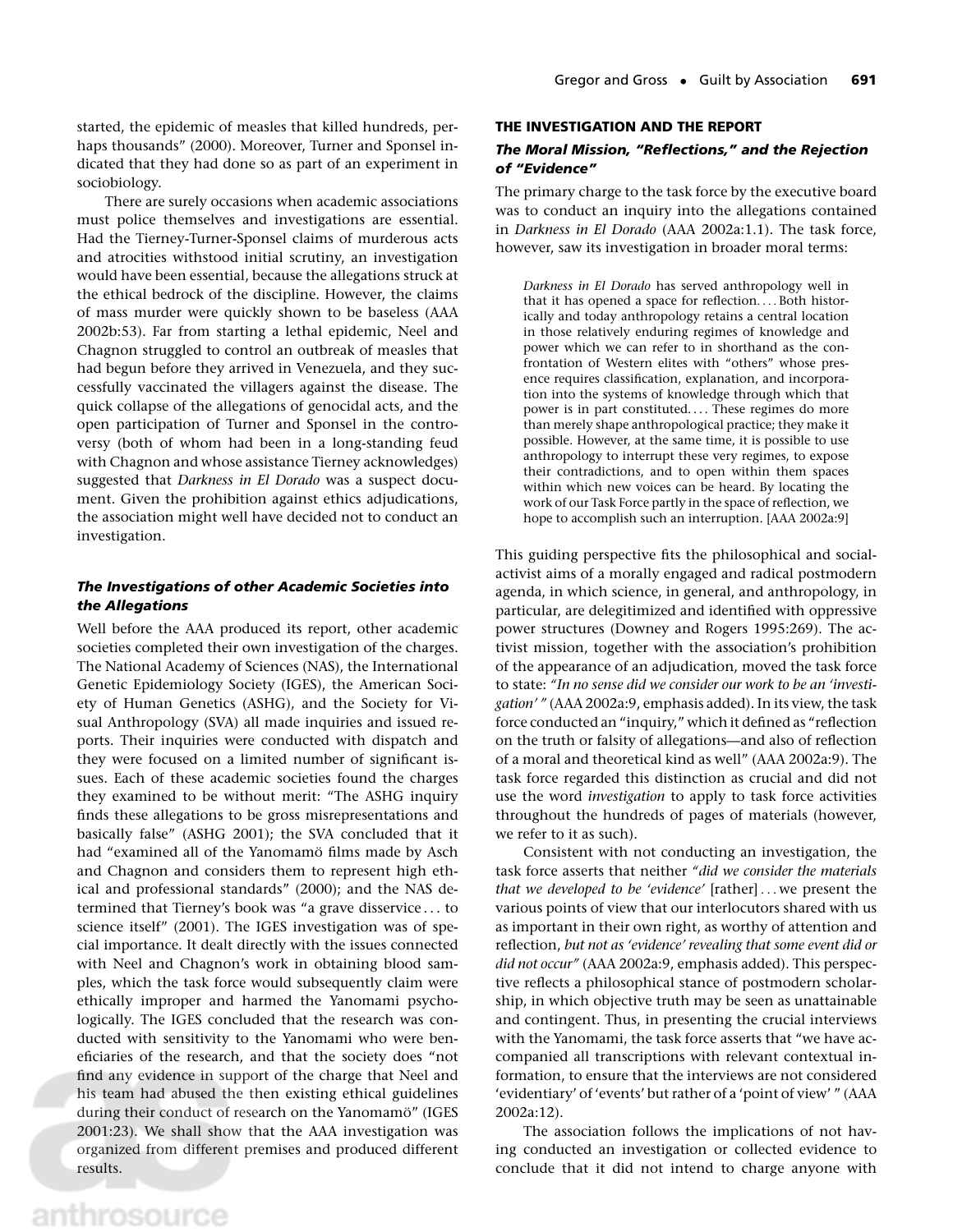wrongdoing. According to Donald Brenneis, the AAA president who accepted and issued the *Report,*

Nowhere within any of the charges to the ... Task Force is explicit reference made to specific anthropologists. The AAA is not investigating Napoleon Chagnon, *senso stricto,* but rather certain aspects of fieldwork carried out by anthropologists and scientists among indigenous populations in South America beginning in the 1960s and extending on through the 1980s and 1990s. [Brenneis, unpublished communication to William Irons, August 5,  $2002]^{4}$ 

For its part, the task force also promised "to inspire a movement in anthropological exchange ... beyond individuals and personalities" (AAA 2002a:9–10). However, Brenneis's disclaimer is incorrect, and the task force's promise was not fulfilled. The heart of the task force inquiry consists of an examination of the ad hominem allegations in the Tierney book. It is built around accusatory chapters naming specific individuals ("Some Major Allegations against Napoleon Chagnon"; "Informed Consent and the Work of James V. Neel"). It includes anecdotal and accusatory testimony of witnesses and conclusions about the culpability of Neel and Chagnon. Far from comparatively and broadly reviewing the research of various scientists in South America as Brenneis suggests,<sup>5</sup> the task force report focuses on the work of James Neel and Napoleon Chagnon. It cites their names 939 times and reaches a verdict of guilty.

#### *The Structure of the Investigation*

Constrained by its code of ethics but freed from the requirements of a genuine investigation, the inquiry and the subsequent *Report* lacked clear structure. An initial work group, the so-called Peacock Committee, produced a list of claims, which moved forward to the five-member task force. The deliberations of the Peacock Committee were secret, but two members (Janet Chernela and Joe Watkins) were members of both the committee and the task force to maintain "continuity" (AAA 2002a:16). That is, the committee charged with producing a list of potential allegations included some of the same individuals who would assess the evidence and determine the verdict.

Unlike the Peacock Committee, the task force deliberations became part of the public record. Absent the procedures of a formal investigation, their *Report* appears amorphous. Less than 15 percent of its contents was signed by all members of the task force. In this decisive portion of the work (which receives the bulk of our attention), the task force reached a consensus regarding the culpability of Neel and Chagnon. The remainder of the *Report* consists of individual or coauthored articles, "case studies," and "essays" presenting the individual committee members' points of view, which range from balanced and serious research efforts to the philosophical and to the accusatory.<sup>6</sup> Although there is value in such individual contributions, their compilation is a surprising response on the part of an academic society to the circumstances of an investigation that requires a unified verdict, and it is inconsistent with the other professional associations that reviewed the matter. In this, the task force reflects a consciously postmodern perspective. As one of the panelists stated in a personal communication, "We are not one voice, we were a plurality of voices and [chose] to remain that way, as opposed to falsely presenting one point. All of this [was] carefully discussed with both the Executive Board and the staff of the AAA" (personal communication, April 26, 2002). Brenneis, to whom we spoke shortly after the executive board accepted the *Report,* explained that the task force was "multivocalic." The *Report,* like ethnographic truth from a postmodern perspective, is fragmentary, incomplete, and emerges from multiple sources as a kind of narrative or "story." The *Report* uses such language, referring to the "dialogic character of our work," of having the "benefits of... multiple perspectives," and that "this 'final' report is simply one contribution to an ongoing dialogue that the AAA will facilitate" (AAA 2002a:6, 8, 21).

What is apparent is that the task force framed its "inquiry" within a broad moral mission that extended well beyond the issue of Neel and Chagnon's culpability. But in the process it found them guilty of violating the association's ethics code as well as of other misconduct. Further, as we shall now show, it did so with little attention to due process.

#### **OBJECTIVITY AND EVIDENCE**

#### *Conflicts of Interest and Prejudgments*

Fernando Coronil (University of Michigan) was appointed to the task force despite the fact that his friend and thesis adviser, Terence Turner, has aggressively pursued Chagnon and Neel. "In ways that can not be appreciated enough," Coronil wrote in his doctoral dissertation, Turner assisted me as my "teacher, chairman of my committee and friend" (1987:v). Beyond his association with Turner, Coronil publicly prejudged the central allegations. A year prior to the publication of the final *Report,* he participated in a *Current Anthropology* forum on *Darkness in El Dorado* in which he concluded that *"the work of these and other scientists* [Neel and Chagnon] *brought the Yanomami neither empowerment or well being but fragmentation and destruction"* (Coronil 2001, emphasis added). This accusation was one of those that Coronil was charged with impartially investigating.

A second panelist, Janet Chernela (University of Maryland), also prejudged the case. Months before the final report was issued, she posted a paper on the AAA site summarizing the evidence against Chagnon and called for "collective responsibility and reparations" to the Yanomami. She wrote: "With the passage of time thoughtful anthropologists and the Association itself have come to view [Chagnon and Neel's] actions (including methods of collecting information) as reprehensible and unjustifiable" (reproduced in AAA 2002b:147). In fact, the association had not taken any stand with respect to these issues at the time Chernela wrote these words.

A third panelist with a potential conflict of interest was Raymond Hames, the only task force member with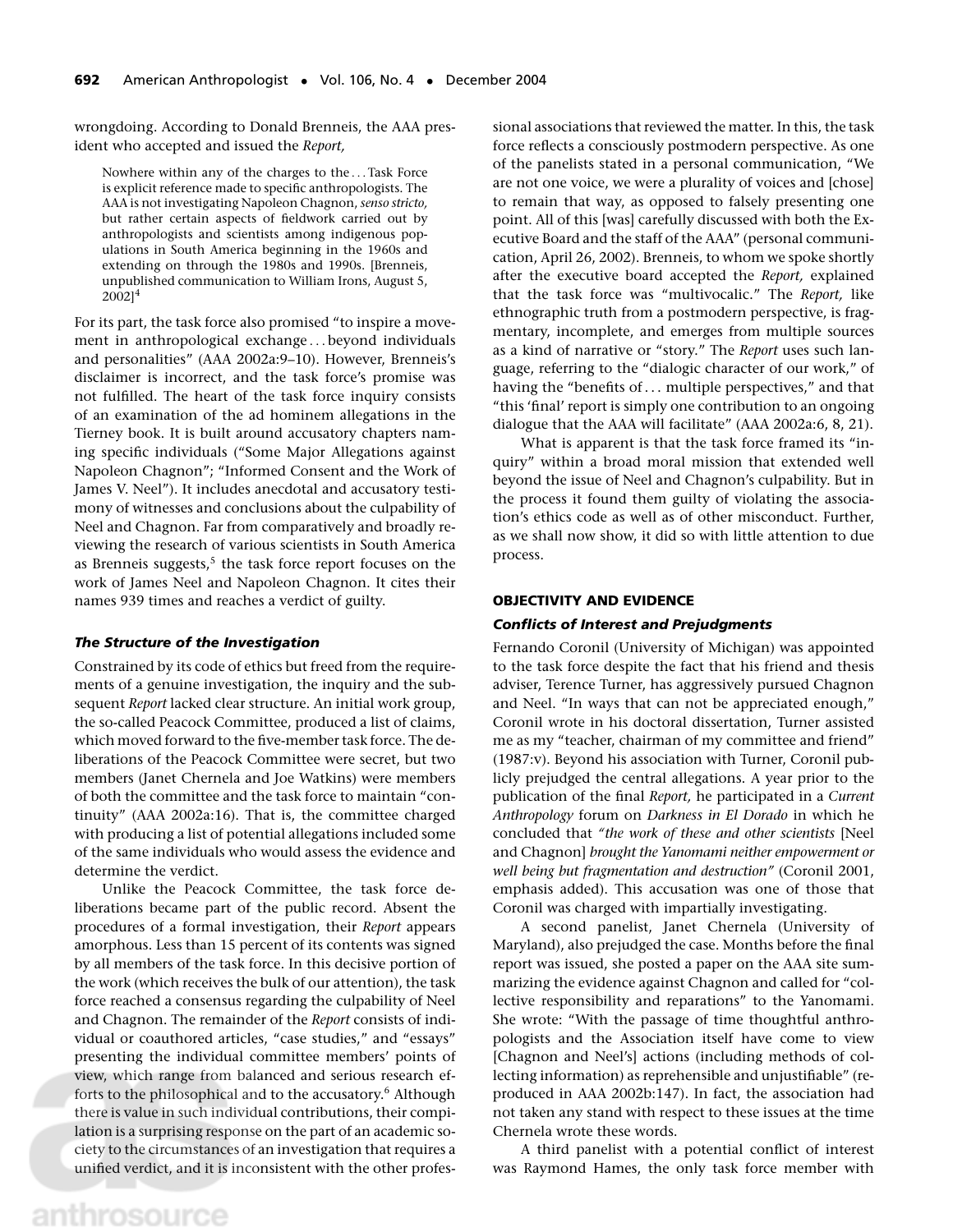direct knowledge of Yanomami language and culture but whose work was associated with Chagnon's. Hames' inclusion was an afterthought, in response to complaints that the task force was biased against Neel and Chagnon. Hames had no doubt he could be objective, but he ultimately resigned from the task force because "my association with Chagnon presents the appearance of bias" (Hames n.d.; see also Hames in press).

#### *The Yanomami Interviews*

Chernela conducted interviews in the field with three Yanomami informants. These were supplemented by Yanomami statements recorded in Ithaca, New York, at a conference organized by Turner, and at a meeting in Washington, D.C. These materials became the task force's primary basis for making factual claims about the villagers' response to Neel and Chagnon's research. Chernela acknowledged, however, that her interviews had no value as "evidence" (AAA 2002b:69). Her informants were children in the 1960s during Chagnon and Neel's research and none of them had reliable firsthand knowledge of the events described by Tierney. Moreover, Chernela writes: "The people I interviewed were chosen for their availability and communicative abilities [i.e., they spoke Spanish or Portuguese] rather than through any rigorous procedures or attempts to meet standards of representivity" (AAA 2002b:68).

The informants were also tainted by their close prior association with Tierney, Turner, and Salesian missionaries who have publicly attacked Chagnon.7 Turner was present and publicly introduced himself in the Yanomami village of Shakita as, in Chernela's words, an "independent visitor" while she was in the midst of recruiting potential interviewees at a meeting (AAA 2002a:14). The most extended and hostile interview of those she conducted was with Davi Kopenawa, who has visited international destinations with Turner. In addition, a "close friend of Patrick Tierney," who was also Turner's student, actively participated in Kopenawa's interview (AAA 2002b:30).

Considering the context, it is not surprising that the interviewees were antagonistic toward Chagnon and Neel. Their statements, however, are often improbable. Hence, Chernela uncritically elicits what she describes as "new allegations" in which Kopenawa accused Chagnon of murder by hiring contract killers who were paid according to the number of their homicides:

He ordered the Yanomami to fight among themselves. He paid with pans, machetes, knives, fishhooks.... [He said] "If you kill ten more people I will pay more. If you kill only two I will pay less." [AAA 2002b:35]

Julio Wichato, in another interview, goes beyond Kopenawa in remarks that echo the Turner-Sponsel memo of deadly experiments disguised as immunizations:

They say that Chagnon took blood. I heard this. The same day I think that Chagnon vaccinated these people to see if they would die ... People started to die and Chagnon left. And they died—all of them! (AAA 2002b:49).<sup>8</sup>

### *The Crucial Issue of the Benefits of the Chagnon-Neel Research*

Chernela framed her interviews around the claim that Neel and Chagnon had not obtained informed consent from the Yanomami in the collection of blood samples in the 1960s and, according to the *Report,* thereby caused them to suffer psychologically. However, not once in the transcribed interviews or statements is there discussion of the historical context of Neel and Chagnon's work. On the basis of blood samples analyzed after his expedition in 1966 and 1967, Neel learned that the Yanomami had no immunity to measles. That finding led him to provide two thousand doses of vaccine to the Yanomami in 1968, and by vaccinating the villagers in the midst of a measles epidemic, he and Chagnon indisputably saved many lives.<sup>9</sup> This was not brought to the attention of the informants, even when their comments seemed to demand an explanation. For example, one of the villagers, Jose Seripino recalls the research:

What are the bad things that happened? Taking blood. Taking skin [gestures]. I saw this. I was only ten years old. I thought, "OK. This will help us. But what happened? We haven't seen the outcome." [AAA 2002b:42]

Although the *Report* acknowledges that Neel and his team of physicians provided health care in all villages they visited, it nevertheless insists that the Yanomami expected immediate health benefits from Neel's biological work. The task force states that these efforts, and Neel's continuing medical assistance to the Yanomami through the early 1970s, were "beside the point" (AAA 2002a:22). One is led to wonder, however, if the interviewees, some of whom may actually owe their lives to the vaccination campaign, would have made the same statements had they known that the blood sampling was the essential antecedent to the immunizations.

#### *Positive Yanomami Views of Chagnon*

On the basis of admittedly unrepresentative interviews and statements, the *Report* portrays the Yanomami as hostile to Chagnon and Neel. Many of the Yanomami, however, would not speak with Chernela even after they were invited to do so. She writes, "My explanation that I represented the North American association of anthropologists, and would be happy to transmit any comments to them, drew no would-be interviewees" (AAA 2002a:14). One reason the villagers may not have been forthcoming is that they were not as hostile as the panel believes. In fact, there is evidence that some Yanomami are appreciative of Chagnon and Neel's work, as in this statement of solidarity written by a group of Yanomami and Ye'kwana, all of whom are elected representatives of their communities:

We have read the grave statements made by the journalist Patrick Tierney ... concerning Dr. Napoleon Chagnon.

We strongly reject these statements because they are lies. The fact was that a severe epidemic of measles struck communities on the Padamo, Ocamo, Mavaca and Alto Orinoco rivers during 1967. Dr. Chagnon—known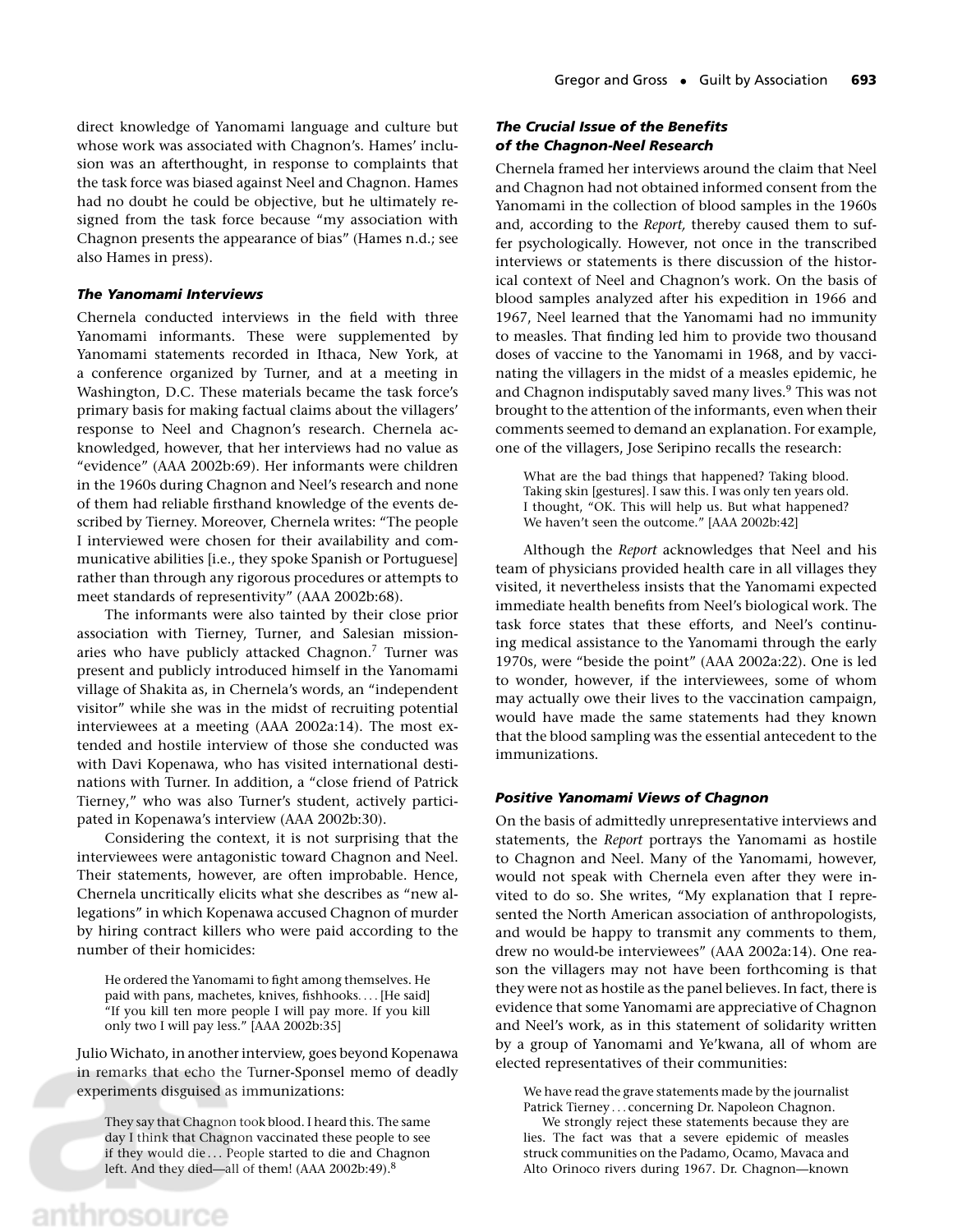among us as Shaki—came to our communities with some physicians and he vaccinated us against the epidemic disease, which was killing us. Thanks to this, hundreds of us survived and we are very thankful to Dr. Chagnon and his collaborators for their help.

We demand that our national government investigate the false statements of Tierney, which taint the humanitarian mission carried out by Shaki [Chagnon] with much tenderness and respect for our communities. [Yanomami and Ye'kwana Statement 2000]10

The task force never discussed the implications of this statement in the *Report,* even though it was on their website.

Chagnon has further support from Jaime Turon, the current Yanomami and Ye'kwana elected leader,<sup>11</sup> who wrote to the association and the *New Yorker* (which had printed the excerpts from Tierney's book). He credits Chagnon and Neel for saving "thousands" of villagers during the 1968 epidemic, and he takes issue with Chernela's selective interviews:

The conversations that took place in Mavaca, attended by members of the American Anthropological Association, did not include the democratically elected representatives of the Yanomamo and Yekwana ... Tierney is a coward and liar who in 1998 was traveling around the Upper Orinoco ... making promises to the Indians in exchange for testifying against Napoleon Chagnon. [Turon 2003a]

Chernela did not interview the authors of the above statements that were made by formal, elected representatives of Yanomami communities. The task force thereby failed to examine disconfirming and conflicting information.

#### **THE** *REPORT***'S FINDINGS AND ITS INTERNAL LOGIC**

We do not judge the allegations against Chagnon and Neel, but we do call into question the basis for the *Report*'s findings. Among these were that Chagnon and Neel seriously damaged the Yanomami in the course of their research, and that Chagnon harmed them in his publications.

#### *The Finding of "Long-Term Psychological Suffering"*

Basing its conclusions on the Yanomami interviews and statements, the *Report* concluded:

There has been long-term social and psychological suffering among the Yanomami as a result of the 1968 Neel expedition ...there was consensus that the Yanomami were misled by the promise of health benefits in the "consent procedure" of the Neel expeditions and this promise was not fulfilled ... Obviously many Yanomami who report feeling betrayed by this unfulfilled promise were barely touched by the expedition or were not even alive when it occurred. However, the sense of having suffered an injustice is no less real among them ...It cannot be denied or minimized. [AAA 2002a:29]

The logic and facts supporting this statement are problematic, in that the task force cannot draw meaningful conclusions from a few admittedly unrepresentative villagers. Further, the interviews do not present evidence of psychological damage or even "suffering." The interviewees appear to be simply offended at Chagnon and Neel for having collected and stored Yanomami blood samples.

The claim that the villagers' "suffering" is "long term," beginning with the unredeemed promises of immediate health benefits in the 1960s, is also questionable, in that the Yanomami were unaware of the status of the blood sampling until they were recently told about it by Tierney and others. Antonio Kelly, a public health worker among the Yanomami states: "The Yanomami that have expressed their opinions on this matter did not know these samples still existed and were 'operational' until the Tierney controversy reached them" (AAA 2002a:48). We again cite the Yanomami and Ye'kwana mayor Jaime Turon, who does not see the villagers as suffering from the stored blood:

Regarding the question of the blood and other samples collected during the expeditions undertaken by Drs. Neel and Roche, we think it is better to keep them than destroy them. At the very least there would still exist the possibility that new medical discoveries might be made that will improve our health and well being. If the samples are destroyed, this possibility does not exist (Turon 2003b).

We suggest that the "psychological suffering" detected by the task force, to the extent that it existed, might have been provoked by the accusations and the inquiry itself. As for Neel's consent procedure, the IGES investigation found that, as stated above, it met "existing ethical guidelines." The task force believed otherwise. But in her own comments, task force member Trudy Turner notes that in terms of the practices of 1968 it was "appropriate and even advanced" (AAA 2002a:67).

#### *Findings Regarding Chagnon's Publications*

The task force claims that Chagnon's publications and public statements about the Yanomami were harmful to them and that he "has not adequately addressed his responsibility to try to undo this damage" (AAA 2002a:33). It cites his article in *Science* (Chagnon 1988) on revenge warfare: "Of special importance for many of Chagnon's critics is an article he published in 1988 in *Science,* where he attempts to show that Yanomami men who have killed an enemy enjoy higher rates of reproductive success" (2002a:32). The task force does not claim this article or any other of Chagnon's publications were false. On the contrary, they acknowledge its members' lack of expertise on the Yanomami and abstained from evaluating whether his data were correct. This is an important point in the investigation. It is hard to imagine a scientific association formally holding a colleague accountable for publishing valid data in a scholarly journal. But a moralized anthropology association in an accusatory culture might do just that. The task force explains why the *Science* article concerned them:

First, its publication coincided with a disastrous moment in the long history of the struggle for Yanomami

# anthrosource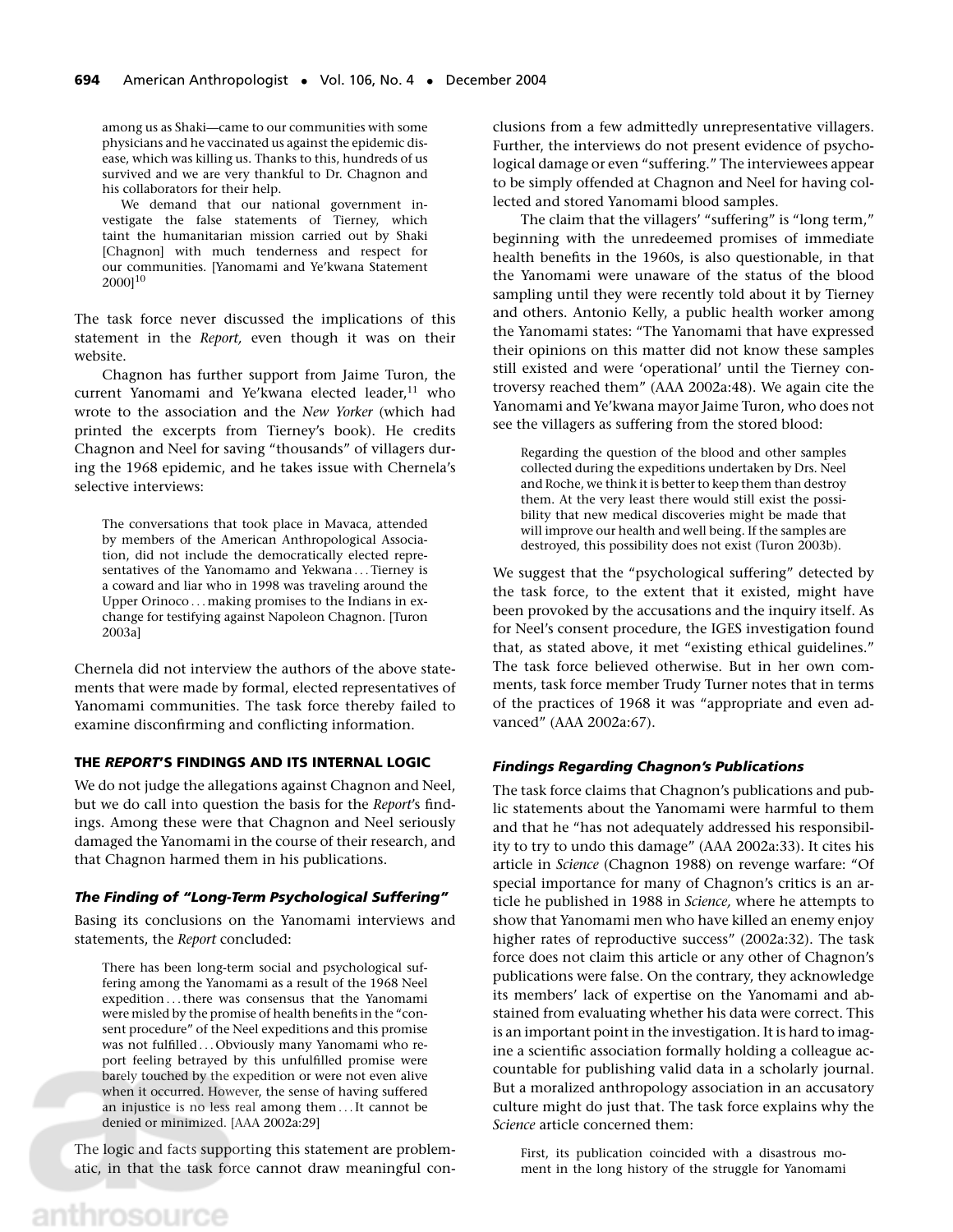land rights in Brazil, the reduction and division of Yanomami lands into a set of Bantustan-like island reserves by Brazilian President Sarney.... Second, the article received extensive coverage in the popular press. [AAA 2002a:32]

Evoking powerful images of apartheid in South Africa, the task force suggests that Chagnon's published works threatened to dispossess the Yanomami of their land. But the *Report* presents no compelling evidence that either this article or anything Chagnon wrote or said materially affected their land claims.12 In fact, in 1992, four years after Chagnon's *Science* article was published, the governments of Venezuela and Brazil set aside a total of 41 million acres as reserves for the Yanomami.

The task force also suggests, but does not demonstrate, that Chagnon's work created stereotypes that harmed the Yanomami. The evidence rests primarily on "the published record of the many editions of his books, and those public statements by Chagnon about the Yanomami that we have seen" (AAA 2002a:32). The *Report* meticulously documents the changes Chagnon made in the five editions of his major ethnography, *Yanomamö* (1968), and shows that, in successive editions, he muted his discussions of violence and increased his examination of other topics (2002a:32– 36). The task force takes this as a tacit acknowledgement by Chagnon of the "damaging character" of the earlier editions (AAA 2002a:34). But, the task force provides no significant evidence of damage beyond the fact that he made changes in his book. The *Report* states, "Anthropologists are accountable for what they write, and we must acknowledge the effects of our words" (AAA 2002a:40). However, the *Report* does not establish a plausible connection between Chagnon's words and their specific harmful effect.

#### *Chagnon's Suspect Associates*

The AAA *Report* found Chagnon guilty of having violated its ethics code by collaborating with self-interested Venezuelan politicians and a suspect foundation, Fundación para la Ayuda de la Familia Campesina e Indígena (FUNDAFACI), with whom his association is said to have been illegal. Thus, the *Report* notes, "It was widely believed that the foundation was merely a smokescreen" (AAA 2002a:41) for concealing corrupt business activities. Moreover, one of Chagnon's associates, Charles Brewer Carías, "was a controversial but influential public figure who had been denounced numerous times for his participation in illegal mining activities in Venezuela" (AAA 2002a:41). It was "through his association with Brewer Carías in FUNDAFACI" and others who were "widely known to have been involved in illegal and corrupt activities" that Chagnon managed to gain access to the Yanomami (AAA 2002a:44). Yet, the *Report* acknowledges, his permissions were "technically" legal (AAA 2002a:42).

We cannot affirm that Chagnon was innocent in his dealings with FUNDAFACI. Nor can we can reach any firm judgment from the partial evidence the *Report* presents with respect to all the other allegations. In the instance of FUNDAFACI, the *Report* cites "dangers to anthropology and to the Yanomami" (AAA 2002a:41) but a verdict of violating the ethics code is a serious matter. The association lacked a legal mandate for an adjudication and provided neither impartial finders of fact nor the rudiments of due process. As such, the task force's finding is improper.

#### **A CULTURE OF ACCUSATION**

We have argued that the El Dorado investigation exemplifies a tendency within the discipline to attack its own methods and practitioners. In the case at hand, Chagnon and Neel have been held up to public opprobrium in a way unequaled in the history of the discipline. Although the galleys of Tierney's book initiated the process, it was our colleagues and, ultimately, the association itself that conducted the public disgracing of Chagnon and Neel. The Turner-Sponsel memo compared Neel and Chagnon to Josef Mengele and referred to Neel's "fascistic eugenics" and his "perverted work" (Turner and Sponsel 2000). It quotes an unnamed colleague who claimed that Tierney's exposé would "cause the field to understand how the corrupt and depraved protagonists could have spread their poison for so long while they were accorded great respect throughout the Western World and generations of undergraduates received their lies as the introductory substance of anthropology" (Turner and Sponsel 2000).

The authors of the *Report* were generally restrained in their language, and even balanced in their discussion of at least some of the allegations. But the very existence of their heavily publicized ad hominem investigation, bearing the imprimatur of the AAA, was unprecedented and damaging. Moreover, their criticism was personal in nature. They claimed that "Many other anthropologists working among the Yanomami have argued that Chagnon's characterization [of the Yanomami]...reflected preoccupations with violence and aggression emanating from [his] own personality and background" (AAA 2002a:33). The *Report* does not separate itself from these remarks, nor does it name the "many other" anthropologists who have impugned Chagnon's character. Moreover, the task force published Kopenawa's accusation that Chagnon hired Yanomami on a sliding scale of payments to commit multiple murders. This allegation remains in the published report, available on the Internet, untested by cross-questioning and factually unevaluated by the task force.

The demeaning of Chagnon also took place in association-sponsored venues that embodied the culture of accusation that fostered the investigation. The association used the occasion of the November 2000 Annual Meetings to hold an "open microphone" in which the moderator urged those present in the packed ballroom to say whatever they wished about the controversy and then stepped back to allow them to do so. What followed was a succession of speakers, many with evident hostility toward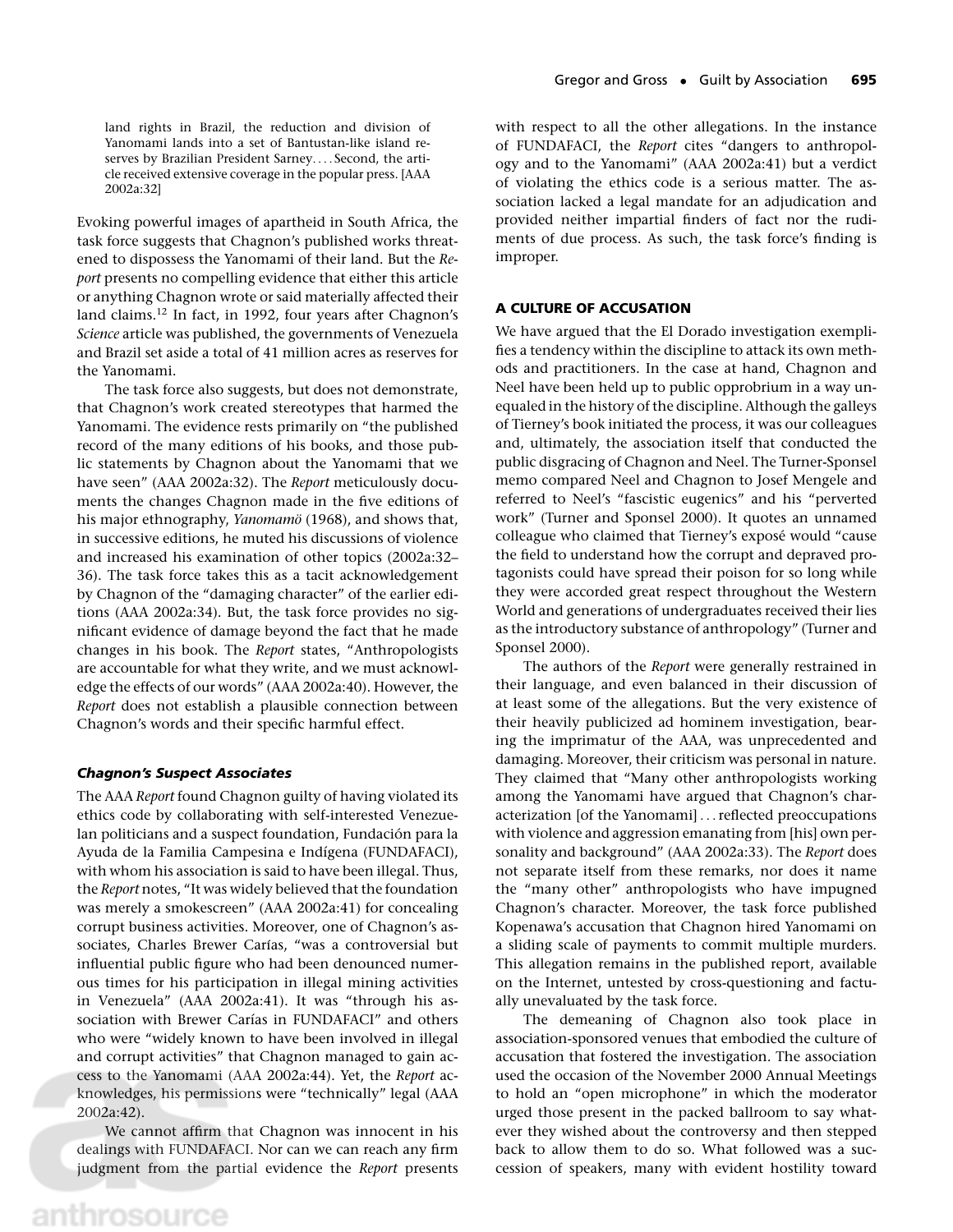Chagnon. Virtually every aspect of his behavior, relevant or otherwise, was open for public dissection. One participant took the microphone and claimed that Chagnon had treated her rudely in the field during the 1960s. A colleague from Uganda praised Tierney's book and alleged that Westerners manufactured the Ebola virus and disseminated it in his country, just as Chagnon and Neel had started the measles epidemic. Members of the audience applauded both speakers.

The association replicated the spirit of the November forum on its website, in which anyone, including students and the general public, were encouraged to "join the dialogue" and to post their opinions, some of which were incorporated in the final report. Many comments were thoughtful. But the site was also an unsupervised sink of allegations, new charges of criminal acts, and name calling. Chagnon was accused of being drunk in the field, of demonstrating the use of an attack dog on student "volunteers," and of illegally taking "law-enforcement grade chemical mace," a "commando knife," and an "electric stun gun" into the field to potentially use on the Yanomami. By far the most damaging charge was an allegation that Neel deliberately excluded a Yanomami community from immunization so that he could observe a natural measles epidemic in an unprotected population.<sup>13</sup> As of this writing, these allegations, all of which have since been challenged, remain on the association's website. The task force refers to the commentaries as "the remarkable dialogue that took place during the period when comments were posted" (AAA 2002a:6).

Denunciation of colleagues by colleagues is a prominent theme in the events that surround *Darkness in El Dorado.* From the publication of the Tierney book through the Turner-Sponsel memo, with its claims of mass murder and genocide, to the *Report* and its collateral venues, the accusations are unremitting, in some cases fabricated, and in others unsubstantiated. From the perspective of an ethics investigation, this hail of accusations should, in and of itself, be a central issue. And, yet, to the task force and the association leadership that formulated the charges, it was all but imperceptible. The Turner-Sponsel memo, which could have been an exhibit in their ethical deliberations, is not even referenced in the *Report*'s extensive bibliography. There was no expressed concern for the harm done to individuals and to the profession by publishing defamatory statements in the *Report* or on the Internet. To the contrary, far from attending to the ethics of denunciation, the association and the *Report* generated more of it.<sup>14</sup>

Like the air we breathe, the accusatory atmosphere and its ethical implications were nearly invisible. In the preface to the report, we read that "the AAA believes that the greatest value of this report is not to find fault with or to defend the past actions of specific anthropologists" (AAA 2002c). Rather, "The key finding of the Task Force that dwarfs all others relates to the devastating health conditions of the Yanomami Indians" (AAA 2002d). However, the entire 300-page *Report* has less than a page devoted to the present health status of the villagers, aside from when the topic happens to overlap with the personal charges against Neel and Chagnon. The core of the *Report,* signed by all members of the Task Force, is about "finding fault." The investigation was not about the health of the Yanomami. It was about anthropologists and accusations.

What claims our attention is that in the midst of the culture of accusation, no one stopped to notice how wrong matters had gone. Hence, the AAA violated its own policies against ad hominem investigations. It appointed a committee with clear conflicts of interest. It tolerated and published prejudicial public statements by task force members—even as they were acting as finders of fact. It merged an adjudication with a "reflection." It denied that it had charged particular individuals, carried out an "investigation," or even collected "evidence," yet it found a colleague guilty of violating its ethics code. It failed to examine why some Yanomami were reluctant to provide testimony, and it did not properly consider the interviewees' associations with Tierney, Turner, and the Salesian missionaries. It disregarded statements supportive of Chagnon and Neel, and it failed to take into account the life-saving benefits of Neel and Chagnon's work. The interviews, which were the linchpin of many of the accusations, failed as social science, and they failed as evidence. And, yet, two executive boards and two presidents signed off on the investigation and the subsequent *Report.*

We conclude that the investigation fits comfortably within what has been a slowly developing culture of selfaccusation and self-doubt. It reflected postmodern approaches, which question empirical evidence, and it eschewed due process, which demands it. It substituted a grand moral mission (such as "interrupting regimes of power") for a focused investigation. And it employed subjective approaches ("reflection") in a situation for which objectivity was essential. Yet we, as a profession, hardly took note because the structure and style of the association's investigation was all too familiar. It was written in a language to which we had gradually become accustomed, a language that we no longer perceive as alien, and a language to which we have grown numb.

The targets of the investigation, like biblical scapegoats, were expelled into the wilderness of anthropology. But this does not end the matter. As anthropologists, we cannot so easily separate ourselves from the burden of the serious ethical issues and moral ambiguities of the profession: How can we simultaneously be objective and concerned about the people we study? How can we engage with moral issues yet be respectful of anthropology as a science and anthropologists, with whom we may disagree, as colleagues worthy of basic decency? Unless we confront these issues directly, with a measure of civility and personal humility, and in an atmosphere free from personal allegations, there will be neither solutions nor even questions worth pursuing. Instead, as the *Report* urges (AAA 2002a:10), there will be yet more task forces and yet more "inquiries."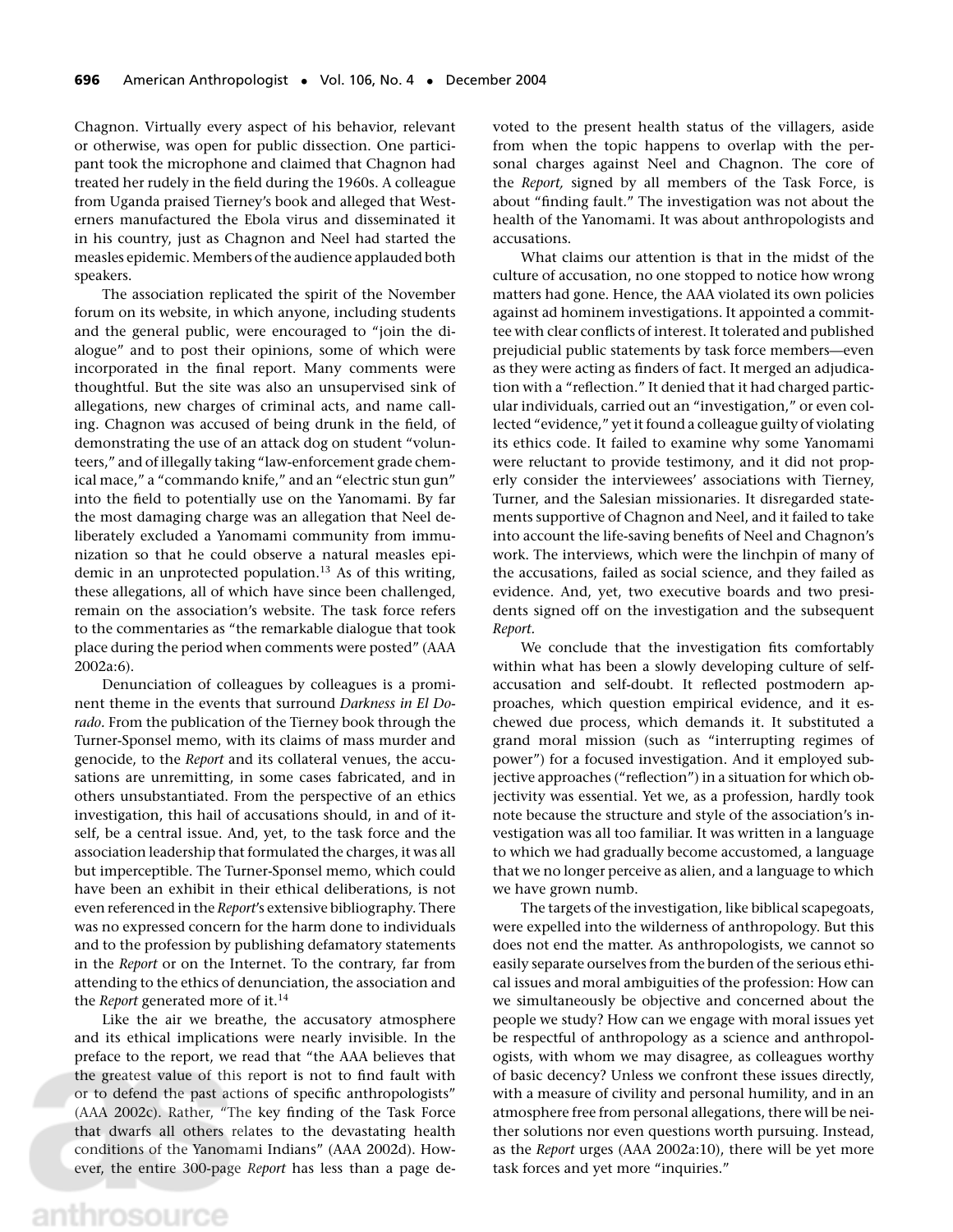**THOMAS A. GREGOR** Department of Anthropology, Vanderbilt University, Nashville, TN 37235

**DANIEL R. GROSS** The World Bank, 1818 H Street, NW, Washington, DC 20433

#### **NOTES**

1. Napoleon Chagnon is Professor of Anthropology, Emeritus, at the University of California, Santa Barbara, and the author of *Yanomamö* (1968), the best selling ethnography ever written. James Neel—who died in February, 2000—was an eminent geneticist, a member of the NAS, and winner of the Albert Lasker award.

2. See discussions by Gellner (1992), Lindholm (1997), and Reyna (1994) regarding the moral and logical status of postmodern claims.

3. See Gross and Plattner (2002) for an analysis of the implications of this stance for anthropology as a discipline.

4. The original was a letter (August 5, 2002) sent to William Irons by Brenneis, writing in his capacity as president of the AAA, formally reporting the reaction of the Committee on Ethics to Irons's query regarding the investigation of Chagnon.

5. The report never engages with the ethical implications of the work of the many other investigators who have carried out biomedical studies among indigenous people of South America during the years cited by Brenneis. These include anthropologists who shared research designs, funding sources, and even personnel with Chagnon and Neel (see especially Salzano et al. 1967).

6. The title of the *Report*—the "El Dorado Task Force Papers" reflects its ambiguity, suggesting a scholarly collection. However, that title is followed by the phrase "Submitted to the Executive Board as a Final Report."

7. Chernela notes: "Each person interviewed had been affected by the debate generated by Tierney's book and had been drawn into the dialogue before our meeting" (AAA 2002b:68).

8. These claims demonstrate that the Turner-Sponsel-Tierney charges had returned to Venezuela and that some of the villagers believed them, to the possible detriment of future immunization campaigns.

9. These points regarding the history of the immunizations and their appropriateness are acknowledged in the *Report* (AAA 2002a:25, 27)

10. The statement and the ones below by Jaime Turon come from Chagnon's website, http://www.anth.ucsb.edu/discus/ html/messages/62/63.html, in which they are available with original signatures in a scanned document. We do not doubt their authenticity, but we alert the reader to this source.

11. Turon is the elected leader of the Alcadia del Alto Orinoco (roughly, a county). He is a Ye'kwana Indian but has lived among the Yanomami, speaks a Yanomami language, and the Yanomami are his constituents. He governs a territory including the majority of the Yanomami population. Per the previous note, we remind the reader that this statement appears on Chagnon's website, in the form of a scanned version of the original.

12. See Hames (2001) and Martins (2001) for varying perspectives. We have spoken with prominent Brazilian public officials close to the issue in the State Government of Roraima; in the Roraima office of Instituto Brasileiro do Meio Ambiente e dos Recursos Naturais Renováveis (IBAMA), the Brazilian Federal Environmental Agency; and in Fundação Nacional do Índio (FUNAI), the Indian Service. They identified the obstacles to the creation of the reserves as gold miners, politicians who wanted to keep Roraima open for investment, and concerns about federal control over state territory. None believed Chagnon's portrayals of the Yanomami affected the decision to demarcate a reservation.

13. Dr. Ryk Ward, an authoritative eyewitness, responds to the allegations regarding immunization, which are presented by Frechione and Good (Ward 2002). For discussion of the other charges, see comments by Chagnon, Good, Hagen, Irons, and Sponsel (AAA 2002e).

14. A prominent exception is Trudy Turner and Jeffery Nelson's "Turner Point by Point" (AAA 2002b:107–122), in which they systematically and directly address Terence Turner's allegations. The ethical implications of this work, however, never became a focus for the task force as a whole.

#### **REFERENCES CITED**

Abu-Lughod, Lila

- 1991 Writing against Culture. *In* Recapturing Anthropology. Richard Fox, ed. Pp. 137–162. Santa Fe, NM: School of American Research.
- 1993 Writing Women's Worlds: Bedouin Stories. Berkeley: University of California Press.

American Anthropological Association (AAA)

- 1995 Commission to Review the AAA Statements on Ethics. Final Report. Electronic document, http://www.aaanet.org/ committees/ethics/ethrpt.htm, accessed July 2, 2004.
- 1998 Code of Ethics of the American Anthropological Association. Electronic document, http://www.aaanet.org/ committees/ethics/ethcode.htm, accessed July 4, 2004.
- 2001a Notes of the Executive Board Meeting, February 3–4, 2001.
- 2001b El Dorado Interim Report. Electronic document, http://www.aaanet.org/press/eldoradoupdate.htm, accessed July 4, 2004.
- 2002a El Dorado Task Force Papers: Submitted to the Executive Board as a Final Report, vol. 1. Electronic document, http://www.aaanet.org/edtf/final/vol one.pdf, accessed July 2, 2004.
- 2002b El Dorado Task Force Papers: Submitted to the Executive Board as a Final Report, vol. 2. Electronic documents, http://www.aaanet.org/edtf/final/vol two.pdf, accessed July 2, 2004.
- 2002c Preface for the El Dorado Task Force Papers. Electronic document, http://www.aaanet.org/edtf/final/preface.htm, accessed July 2, 2004.
- 2002d Media Advisory: El Dorado Task Force Releases Its Final Report. Electronic document, http://www.aaanet.org/ press/pr edtf.htm, accessed July 2, 2004.
- 2002e Comments on the Work of the AAA El Dorado Task Force. Electronic document, http://www.aaanet.org/ edtf/edtfpr comments search.cfm, accessed July 16, 2004.

American Society of Human Genetics (ASHG)

2001 Response to Allegations against James V. Neel in *Darkness in El Dorado* by Patrick Tierney. Electronic document, http://www.journals.uchicago.edu/AJHG/journal/issues/v70n1/ 013452/013452.html, accessed July 6, 2004.

Anthropology Newsletter

- 1976 Resolution on Sociobiology. Annual Meeting, ANL Special Issue.
- 1984 Anthropology Newsletter 25(1):4–5.

Asad, Talal

- 1973 Anthropology and the Colonial Encounter. London: Ithaca Press.
- Chagnon, Napoleon A. 1968 Yanomamö, the Fierce People. New York: Holt, Rinehart and Winston.

1988 Life Histories, Blood Revenge, and Warfare in a Tribal Population. Science (n.s.) 239(4843):985–992.

Clifford, James

1986 Introduction: Partial Truths. *In* Writing Culture: The Poetics and Politics of Ethnography. James Clifford and George E. Marcus, eds. Pp. 1–26. Berkeley: University of California Press. Clifford, James, and George E. Marcus, eds.

1986 Writing Culture: The Poetics and Politics of Ethnography. Berkeley: University of California Press.

Coronil, Fernando

1987 Acknowledgments. *In* The Black Eldorado: Money, Fetishism, Democracy, and Capitalism in Venezuela. Ph.D. dissertation, Department of Anthropology, University of Chicago.

2001 "Darkness in the Heart of Knowledge." (*Current Anthropology,* forthcoming). Electronic document, http://www.umich. edu/∼idpah/SEP/sep cor.html, accessed July 1, 2004.